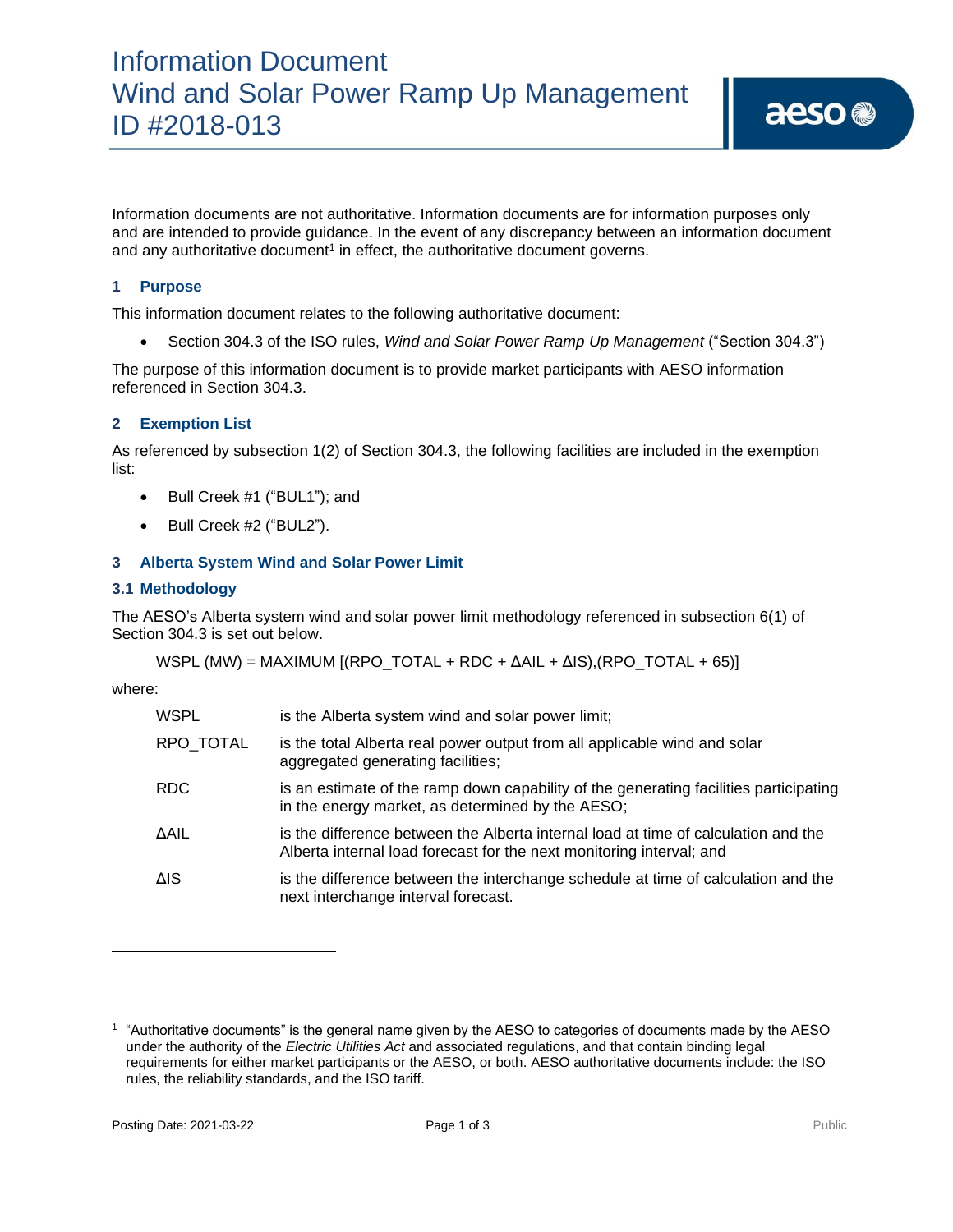## **3.2 Example Calculation**

For clarity, an example is provided below using the following variables:

RPO\_TOTAL = 250 MW  $RDC = 20$  MW

 $ΔAIL = 20 MW$ 

 $ΔIS = 10 MW$ 

The AESO would determine the wind and solar aggregated generating facilities power limit as follows:

 $WSPL = MAX [(250 MW + 20 MW + 20 MW + 10 MW)] (250 MW + 65 MW)] = 315 MW$ 

## **4 Wind and Solar Aggregated Generating Facilities Power Limit Pro Rata Share**

#### **4.1 Methodology**

The AESO's wind and solar aggregated generating facilities power limit pro rata share methodology referenced in subsection 6(1) of Section 304.3 is set out below.

#### (a) **Pro Rata Share**

The AESO calculates the pro rata share for each applicable wind or solar aggregated generating facility at the beginning of a power ramp monitoring interval.

Pro Rata Share (MW) = (MC + LR) x (WSPL – RPO\_TOTAL)

where:

MC is the maximum capability weighting of each facility calculated.

$$
MC = 20\% * \frac{MC_F}{MC_TOTAL}
$$

where:

MC\_F is the maximum capability of the facility; and

MC\_TOTAL is the total maximum capability of all applicable wind and solar aggregated generating facilities participating in the pro rata calculation.

LR is the last ramp weighting of each facility calculated as follows:

$$
LR = 80\% * \frac{LR_F}{LR_TOTAL}
$$

where:

- LR\_F is the last ramp of the facility based on the difference of the potential real power output from start to finish of the look back interval period as determined by the AESO; and
- LR TOTAL is the total last ramp for all applicable wind and solar aggregated generating facilities participating in the pro rata calculation;

WSPL is the Alberta system wind and solar power limit; and

RPO\_TOTAL is the total real power output from all applicable wind and solar aggregated generating facilities.